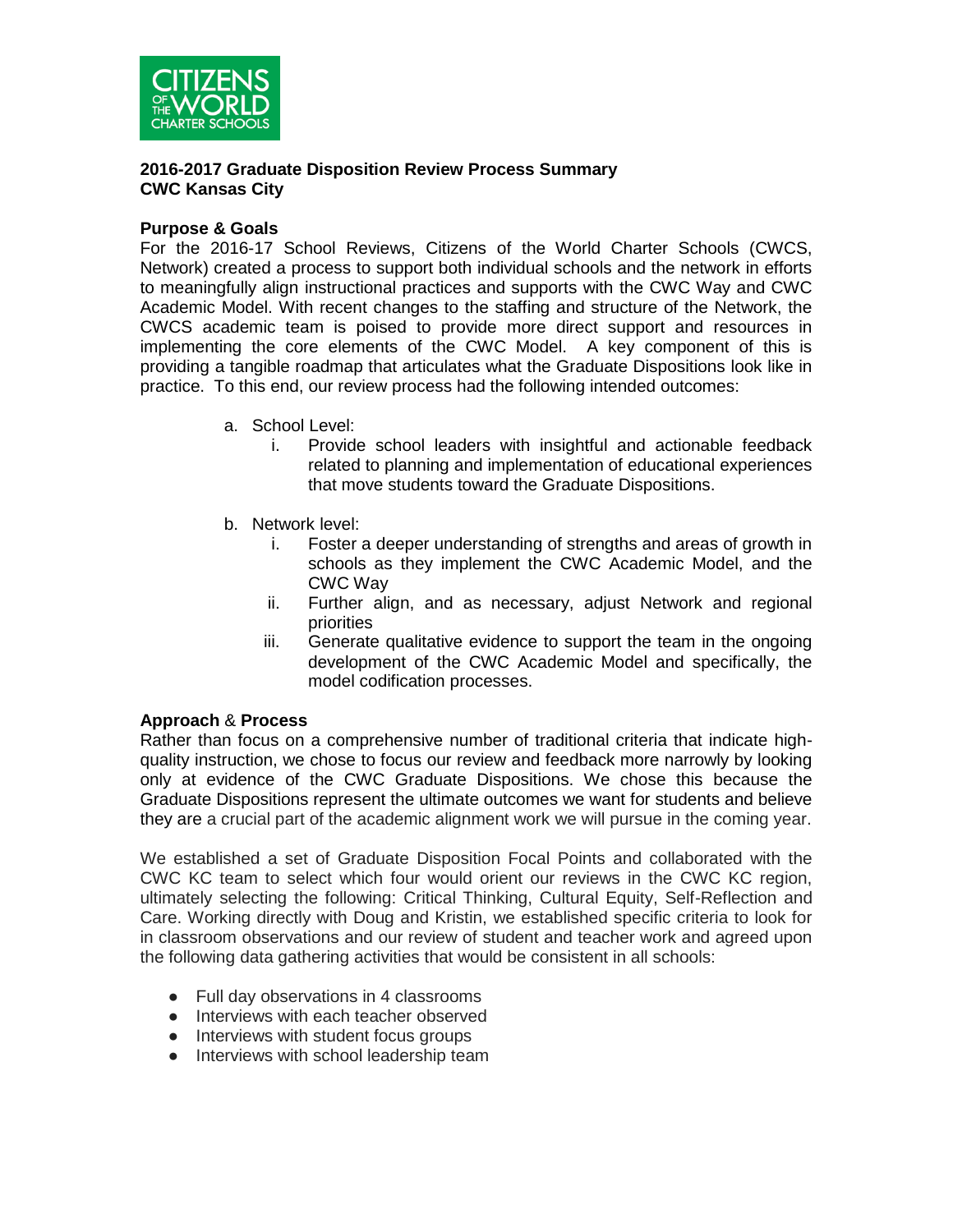# **Findings and Next Steps**

The review team worked directly from low inference observations of all classrooms and complementary interviews with teachers, students, and members of the leadership teams at each school to generate potential themes and subjective conclusions about where instruction was effective in promoting Graduate Disposition focal points and where there is the need to refine or develop new strategies. While there were specific areas of focus for each school, some general themes emerged:

- 1. The Kindergarten team at CWC Kansas City demonstrates a deep commitment to their students and school community, and offer thoughtful reflection and clear articulation of learning goals for their students. School wide, there is a strong culture of care and self-reflection in place that is directly aligned to the CWC Way.
- 2. The Kindergarten team at CWC KC showed high levels of care and cultural equity within their classrooms.
- 3. The Kindergarten team is not currently collaborating in ways that consistently impact curriculum development or teacher practice and there is a need to create more systems and processes to establish equity of voice, contribution and experience across the Kindergarten team.

Based on these findings, we offered specific recommendations to each school team, which fell into three categories applicable across the region:

- 1. Leverage practices from the most CWC Academic model-aligned teachers to provide exemplars to teachers who are newer to the model.
- 2. Refine and, in some cases, create school wide structures to support teacher capacity and the expansion to additional grades and students in 2017-2018.
- 3. Provide intentional, ongoing professional development and team building that addresses issues of cultural competency, cultural equity, cultural responsiveness, and that fosters mutual trust.

## **School Leader Feedback**

Keely Ball, Executive Director of Academics for CWCS, met with Doug and Kristin individually in July to review and discuss the full reports for each school, as well as dig into recommendations to determine high leverage next steps. Feedback from school leaders was that the report accurately captured and confirmed their self-assessments of school strengths and challenges, as well as uncovered additional nuance to strengths and areas of growth.

# **;]Next Steps**

To facilitate collaboration and equity among staff:

- a. Issues noted in the GDR are not exclusively Kindergarten issues. Solutions must include the entire staff.
- b. Each grade level has lead teachers. Our two Second grade teachers are co-leads. Our most experienced First grade teacher is now the lead for that grade. Our two most experienced Kinder